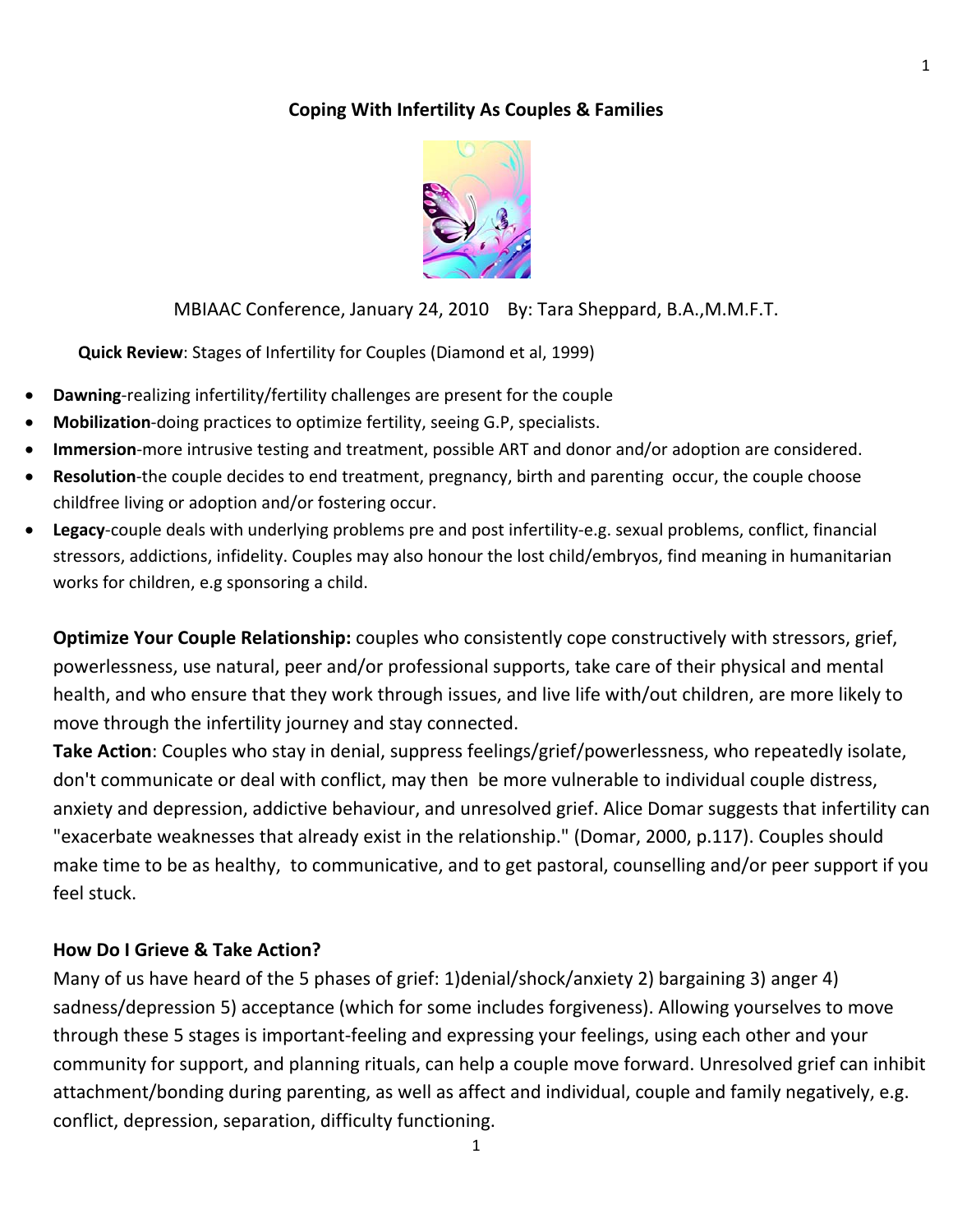**Grief is a process‐you can move through it**‐there are no concrete rules to it. People in couples and families grieve differently, and at different paces. It is common to feel surprise, denial, anger, loss of control, shame/unworthiness/failure, as part of your grief (Daniluk, 2009). Grief is a process that if dealt with constructively will decrease emotional pain and help you move forward (Kohn & Moffatt, 2000, p.6). It is common to go through a) Initial shock 2)Anticipatory Grief‐e.g. when you don't feel pregnant, or have learned a fetus is no longer living, fearing an adoption will fail 3)Acute Grief‐intense mourning, which may be increased temporarily by hormones, and 4) Integration of Grief‐when a couple and family have done active grief work, resume functioning, feel "lighter" and more whole again as individuals and as couples. (p.6‐16).

**Coping Strategies** - give yourself permission to grieve, for some 6 months to a year is needed for active grieving, though some people take shorter or longer periods. **Remember to G‐Shed your grief: G**‐Be gentle and patient during grieving with yourself, your partner, and your family. Befriend your bodies through massage, sports, yoga, cuddling, sex for pleasure with your partner. Be patient if there is "sexual aftermath"‐lowered libido, erectile dysfunction and numbing and dissociation from your body (Daniluk, 2009). Acknowledge and release small amounts of guilt, feelings of failure, powerlessness, shame and grief as they may arise. If this persists, counselling may be needed.

**S**‐Support yourself via couple, family, peer, faith, online and book resources, counselling. **H**‐Health‐rest, balance your meals, be cautious about drug and alcohol use, and other compulsive behaviours. Ask yourself each day if you've had enough to eat, rest, are their activities you need to do to support your mental and emotional health, e.g. if depressed, are you exercising, resting, consider if you need anti-depressants and counselling to cope with severe depression and suicidal behaviour. **E**‐Express‐feelings, thoughts, memories, through talking, writing, rituals/ceremony, movement, e.g. dance, yoga, exercise. I recommend "controlled grieving" allowing at least 5 minutes of day of feeling and expressing feelings, then "containing them" e.g. imaginary vault, a journal, so you can resume functioning. Be prepared for STUGS during acute grief (sudden temporary upsurges of grief), if possible express them, and comfort yourself to resume your day. Avoid the BLAME GAME‐allow frustration at the infertility, but do not blame your partner as if he/she is the infertility. Treat infertility like is an unwanted third party external to the relationship., e.g. saying I'm sad we have to deal with infertility, instead of silently or openly blaming your partner (he's infertile, she's barren, etc.)

**D**‐Decision postponement‐during initial and acute grief, you may wish to postpone major decisions re: work, marriage, treatment, adoption, purchases. Once you have moved through grief and are less stressed, you may find decision making more clear‐headed.

2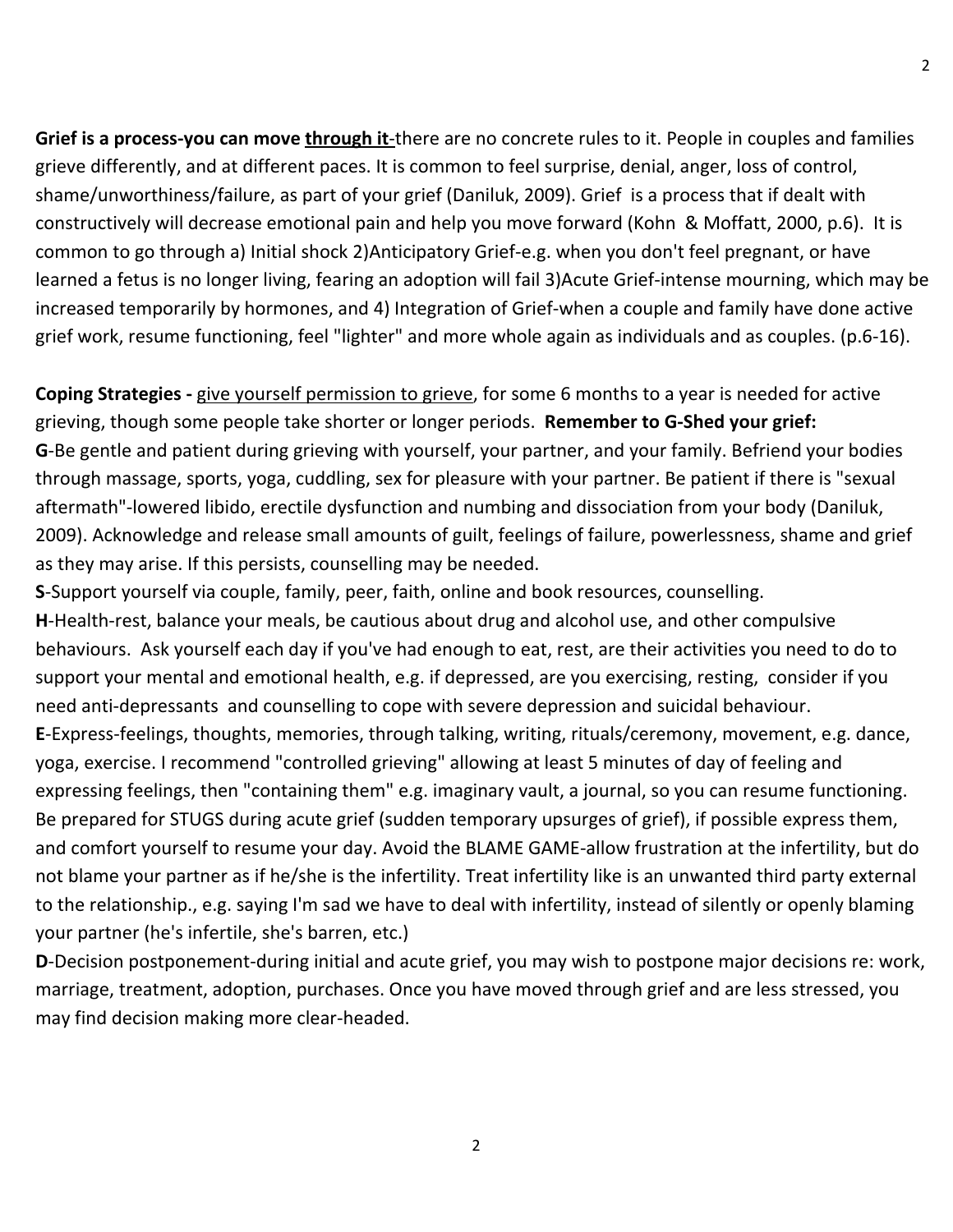### **Gender‐Make Peace in the Battle of the Sexes**

Partners may feel they have failed themselves, their hoped for child, their partner and family, either during the infertility diagnoses and/or during miscarriage or unsuccessful treatment. Talk through feelings together, remember you are not infertility (do not let it define you) and your partner chose you for more than childbearing reasons. Don't assume just because of your gender that you are not affected by infertility, e.g. she went through treatment, so it doesn't affect me.

**Women**‐some women feel they have failed as women, particularly if social training put extra emphasis on being a mother. At times, if there is already a power imbalance in the relationship, women may be coping with dual powerlessness in the couple and during infertility. Negotiating power so that it supports individual and couple health can assist in the coping and grieving process (this may also be true in female‐ dominated relationships. Power struggles may occurring during treatment, adoption planning, financial struggles, and later, in parenting. So talk about this and get outside help if needed. Also, as the woman is often the site of ART procedures and she is carrying the pregnancy, her "embodied" sense of grief may differ from the male partner. Being gentle with each other and allowing for different intensity and hormone levels to even out. These dynamics may occur in lesbian relationships.

**Men**‐some men find their grief is more connected to what their partner is going through during infertility, treatment and loss/miscarriage. It may have been very worrying to see their partner in discomfort coupled with a loss of unsuccessful attempts to conceive, treatment or miscarriage. However men also develop powerful attachments to the dream of parenting, embryos and the in utero child. Some men allow for their grief, while others grieve briefly and immerse themselves in work, activities and want their partner to prematurely "move forward" from grief (women can do this also) (p.26). Being strong for your partner is okay; however, there is strength in dealing with your grief then moving forward together. Men in gay relationship using donors/surrogates may go through similar issues.

## **Families‐Are They Helping or Making it Harder?**

- **Language**‐many couples have families who are helpful during fertility challenges. However in some families, members may, despite their care for you, use verbal and non verbal language that is hurtful. (see IAAC handout). Non verbal language may include avoidance (reduces contact, silence, numbness), or volatile expressions of emotion. Problematic verbal communication may include insensitive language and unwanted advice. Gently educating, providing resources, and setting clear boundaries may be in order to help you cope.
- **Dealing with "Buttinski" Friends and Family** (Perkins & Meyers‐Thompson, 2007, p.84) Infertility is an individual, couple, family and community issue. It is be important to communicate what you need and don't need to others‐some people are polite, some are very direct, partners can "tag‐team", ask each other's family/friends to not "ask", e.g "we will let you know any news when it is time" then change the subject. Some family members feel it is a "right" to know about progress, some couples keep certain

3